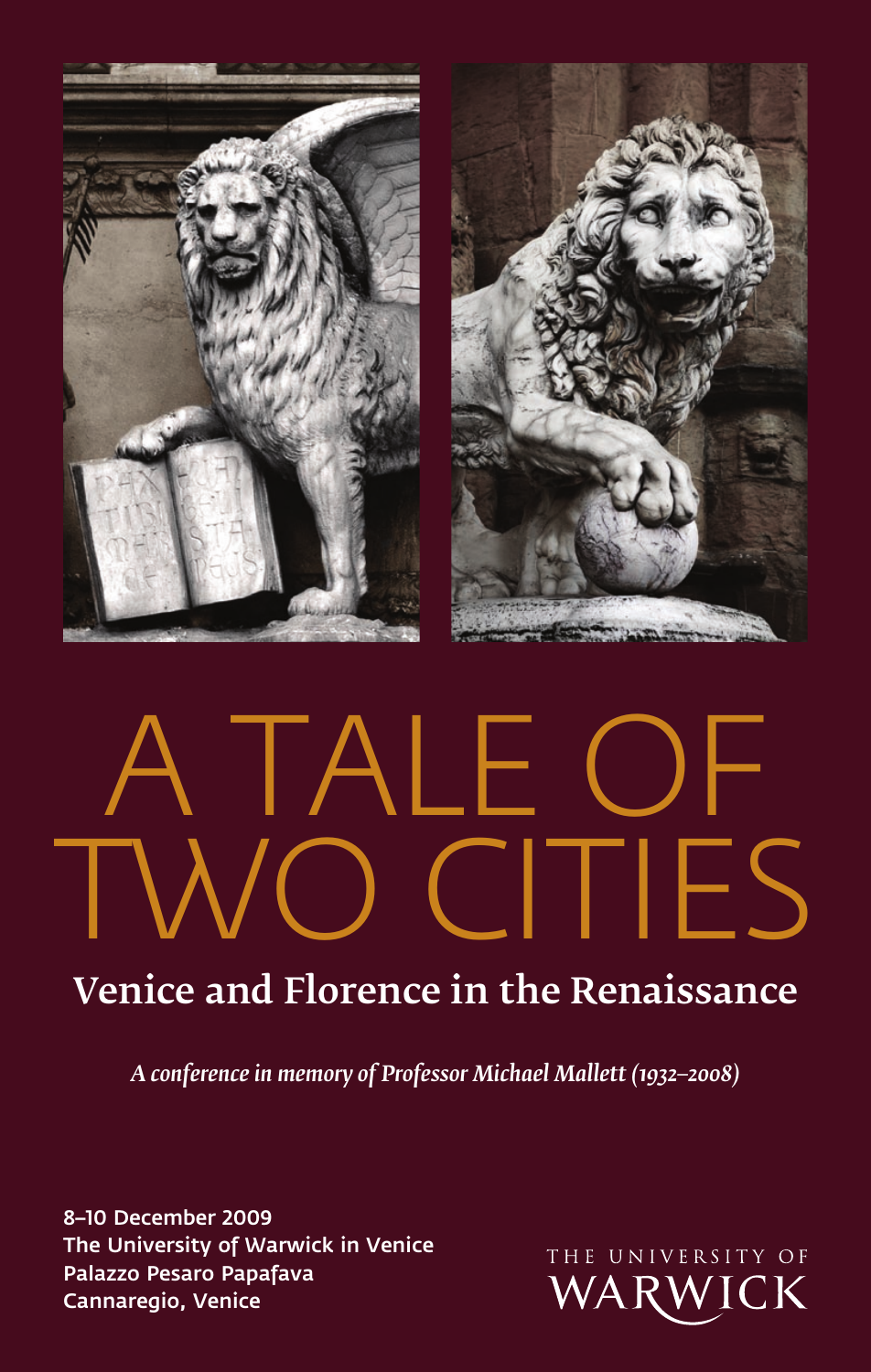T his conference celebrates the work of the late Professor<br>Michael Mallett and the long-standing expertise of<br>Warwick's History and History of Art Departments in<br>Venetian and Elorentine history. For more than 40 years, tha Michael Mallett and the long-standing expertise of Warwick's History and History of Art Departments in Venetian and Florentine history. For more than 40 years, thanks to the efforts of Professor Mallett, the University of Warwick has organised unique undergraduate programmes in Venice,



and has built up an international reputation in Renaissance scholarship.

#### Tuesday 8 December

## War, government and political life

**Session chair: Dr Humfrey Butters** (Reader in History, University of Warwick)

|             | 15.00-15.15 Opening remarks<br>Welcome: Dr Humfrey Butters                                                                                                                                                  |
|-------------|-------------------------------------------------------------------------------------------------------------------------------------------------------------------------------------------------------------|
|             | Michael Mallett and Venice in Peril<br>Frances Clarke CBE, Hon DLitt Warwick (Trustee, Venice in Peril)                                                                                                     |
| 15.15-15.45 | Rethinking Mars: the Duchy of Florence as a regional military power<br>Dr Maurizio Arfaioli (independent scholar)                                                                                           |
| 15.45-16.15 | On the banks of the Po and the papal bed: investigating the double diplomacy<br>of the later Medici regime<br>Professor Alison Brown (Emerita, History Department, Royal Holloway,<br>University of London) |
| 16.15–16.30 | Questions                                                                                                                                                                                                   |
| 16.30-17.00 | Coffee                                                                                                                                                                                                      |
| 17.00-17.30 | The battle of Aqnadello and the impact on the Venetian mainland, 500 years on<br>Professor Michael Knapton (History Department, University of Udine)                                                        |
| 17.30-18.00 | Libertà and 'protection' during the Italian wars<br>Dr Christine Shaw (Visiting Professor, Harvard University Center for Italian<br>Renaissance Studies, Villa I Tatti)                                     |
| 18.00-18.15 | <b>Questions</b>                                                                                                                                                                                            |
| 18.15       | Reception: Palazzo Pesaro Papafava                                                                                                                                                                          |
|             |                                                                                                                                                                                                             |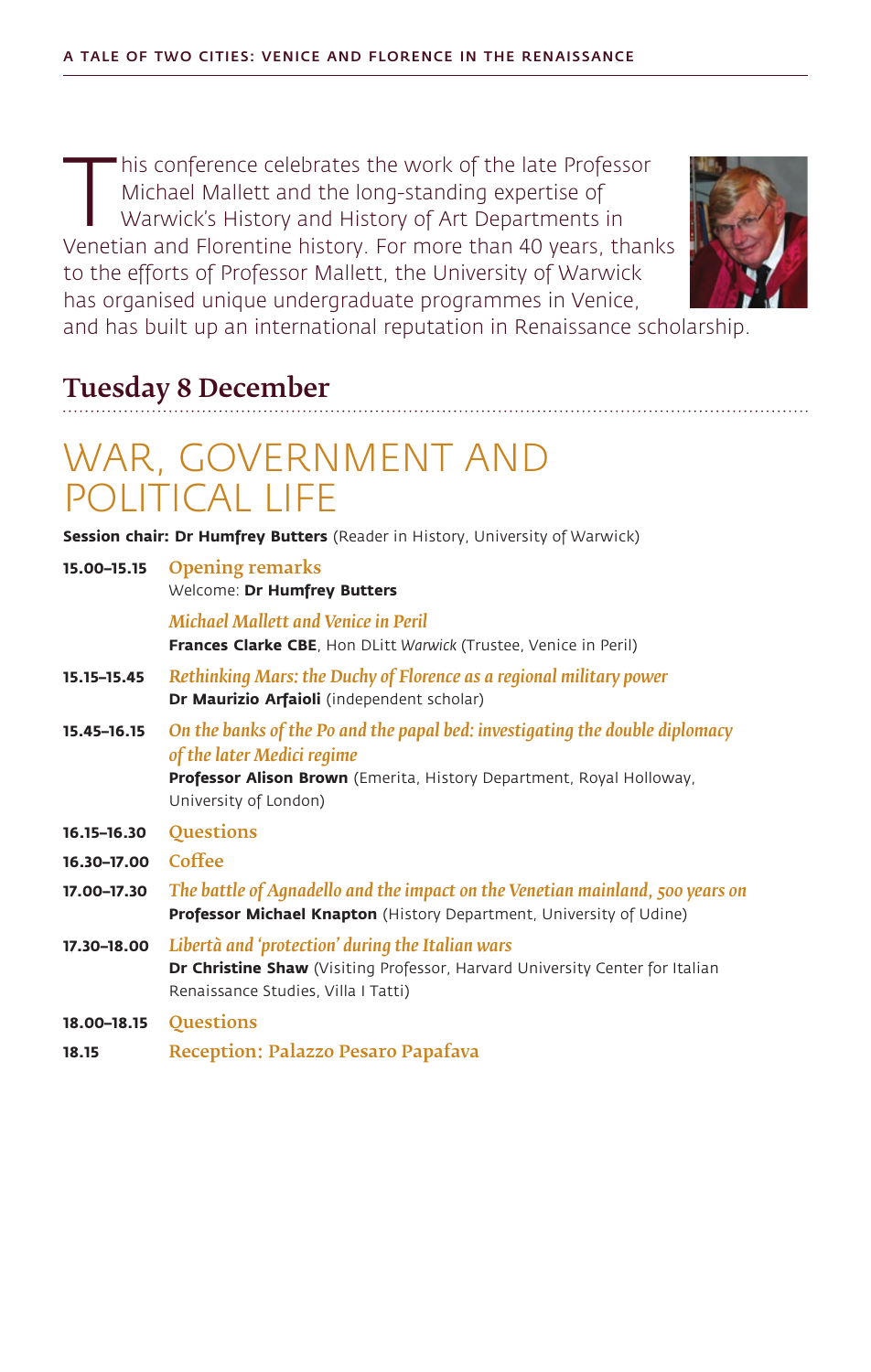#### Wednesday 9 December

## 1. Government, propaganda and culture

**Chair: Dr Luca Molà** (Associate Professor, History Department, University of Warwick)

- **9.30–10.00** *The changing function of the Collegio in the governance of Trecento Venice* **Professor Benjamin Kohl** (Emeritus, History Department, Vassar College)
- **10.00–10.30** *Odious comparisons: Cosimo I, the Duke of Athens and Florence* **Professor Suzy Butters** (Emerita, Art History and Visual Studies, University of Manchester)
- **10.30–10.45** Questions
- **10.45–11.15** Coffee
- **11.15–11.45** *Giulio Cesare da Varano: a failure in Venetian service* **Dr John Law** (Reader in History, University of Swansea)
- **11.45–12.15** *Forms of political propaganda in late-medieval Florence* **Professor Fabrizio Ricciardelli** (Assistant Professor, Georgetown University at Villa le Balze, Florence)
- **12.15–12.30** Questions

## 2. Art, artists and visual perception in Renaissance Florence and Venice

**Chair: Dr Louise Bourdua** (Associate Professor, History of Art Department, University of Warwick)

**15.00–15.30** *Triumphs in art and disasters at sea: the commemoration of the Stato da Mar in Santa Maria Gloriosa dei Frari* **Dr Donal Cooper** (Associate Professor, History of Art Department, University of Warwick)

- **15.30–16.00** *Mosaics and Memory in Quattrocento Venice and Rome* **Professor Julian Gardner** (Founding Professor, History of Art Department, University of Warwick)
- **16.00–16.15** Questions
- **16.15–16.45** Coffee
- **16.45–17.15** *Brunelleschi's failure? The altarpieces of Quattrocento San Lorenzo in Florence* **Dr Christa Gardner von Teuffel** (Associate Fellow, Centre for the Study of the Renaissance, University of Warwick)
- **17.15–17.45** *Sanudo's Terraferma tour* **Dr Gaby Neher** (Lecturer in Art History, University of Nottingham)
- **17.45–18.00** Questions